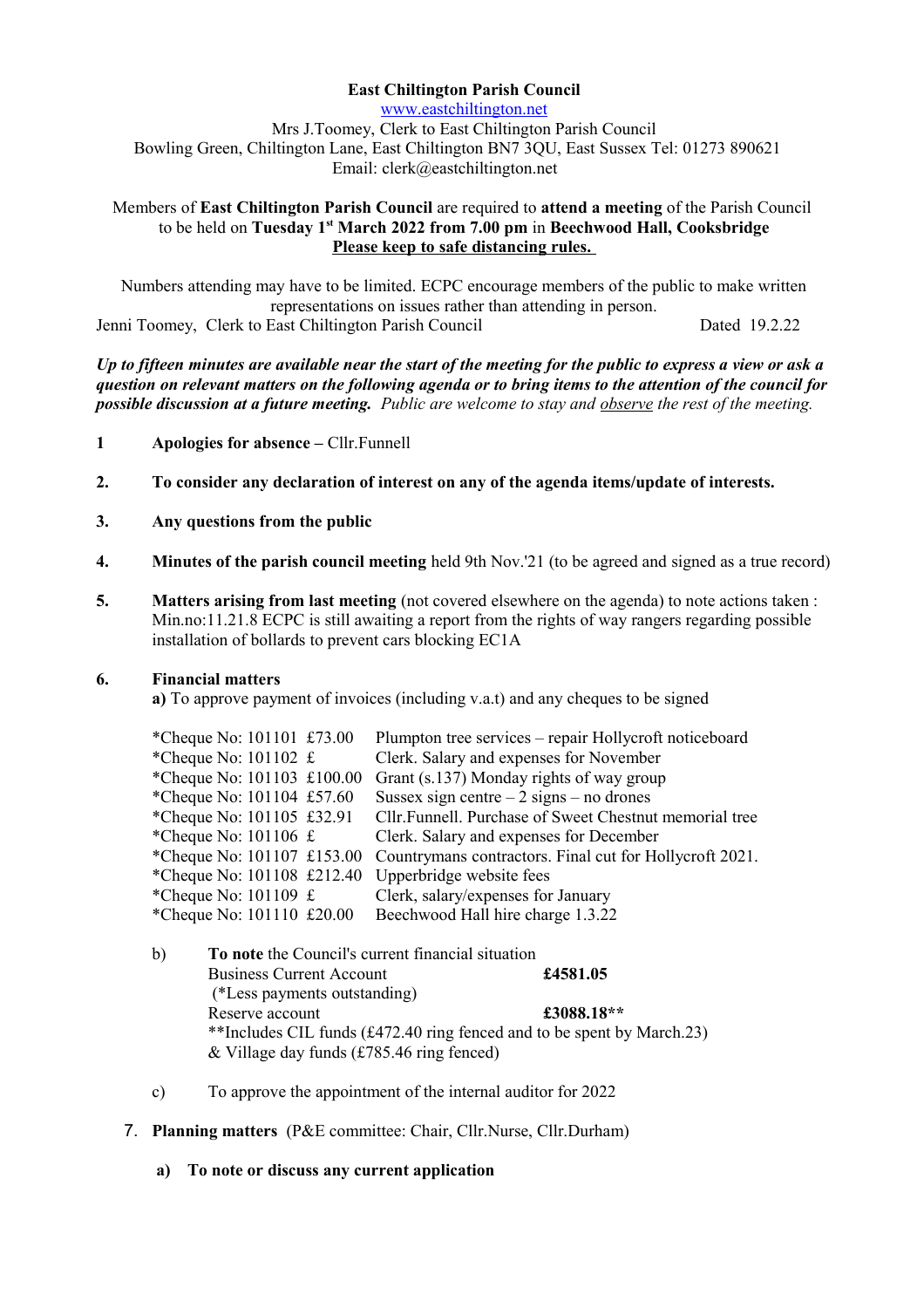### **b) To note any decisions by LDC:**

**LW/21/0262** Land Adjacent Nolands Farm, Station Road, Plumpton Green: Outline application for the demolition of 2 No. existing dwellings and outbuildings and the erection of up to 89 No. residential dwellings, including 40% affordable housing, village business hub, provision of pedestrian and vehicular access, open space, associated infrastructure and landscaping at Nolands Farm, Plumpton Green, all matters reserved except access*– refused*

## **c) Any update on the LDC call for sites – EC2 and EC11**

# **d) Any response to the Glover Landscape Review (By April 9th)**

- **8. To consider any reports: Finance & Staffing:** Cllr.David **Communications/website:** Cllr.Goodenough **Magazine:** Cllr.Funnell **Environment/Litter pick:** Cllr.Nurse **Community events**: Cllr.Elms To follow up on proposals by Plumpton PC for jubilee 2022 celebrations, soap box derby and jubilee album. Lighting of Beacon basket with Hamsey PC 9.45pm 2<sup>nd</sup> June.  $EC$  Village day  $4<sup>th</sup>$  June **Highways, Verges:** through the clerk to ESCC Cllr.Milligan Note: Chair attended an ESCC highways meeting at Plumpton VH. 11.11.21. Issues raised included flooding problems at Kemps Cottage and at the rail bridge in Novington Lane
- **9. Correspondence received since last meeting**  to note all and agree any actions required.
- **10. TECT (The East Chiltington Trust) –** Any report from Chair/Cllr.David
- **11. To discuss possible wider community use of the church**
- **12. To consider the '20 is plenty' campaign**
- **13. To consider Woodland trust projects restore ancient woodlands Wet Home Wood**
- **14. Update on Data Protection** requirements and Parish website (Accessibility Regulations 2018)

## **15. Items for noting or inclusion on a future agenda. To note - s**igns to prevent drones flying from Hollycroft kindly installed by Chris Symes **To note -**New PCSO contact :Christopher.Marchant@sussex.pnn.police.uk **To note -**The Sweet Chestnut commemorative tree for John Anderson has been planted **To note** the appointment of Countryman's Contractors for mowing 2022

**16. The next meetings of the Parish Council will be : Wed.11th May** 2022 Small Hall, Plumpton and Weds.13<sup>th</sup> July Small Hall Plumpton. Both 7-9pm. (subject to conditions at the time)

signed……………………………………..Mrs J.Toomey , Clerk to East Chiltington Parish Council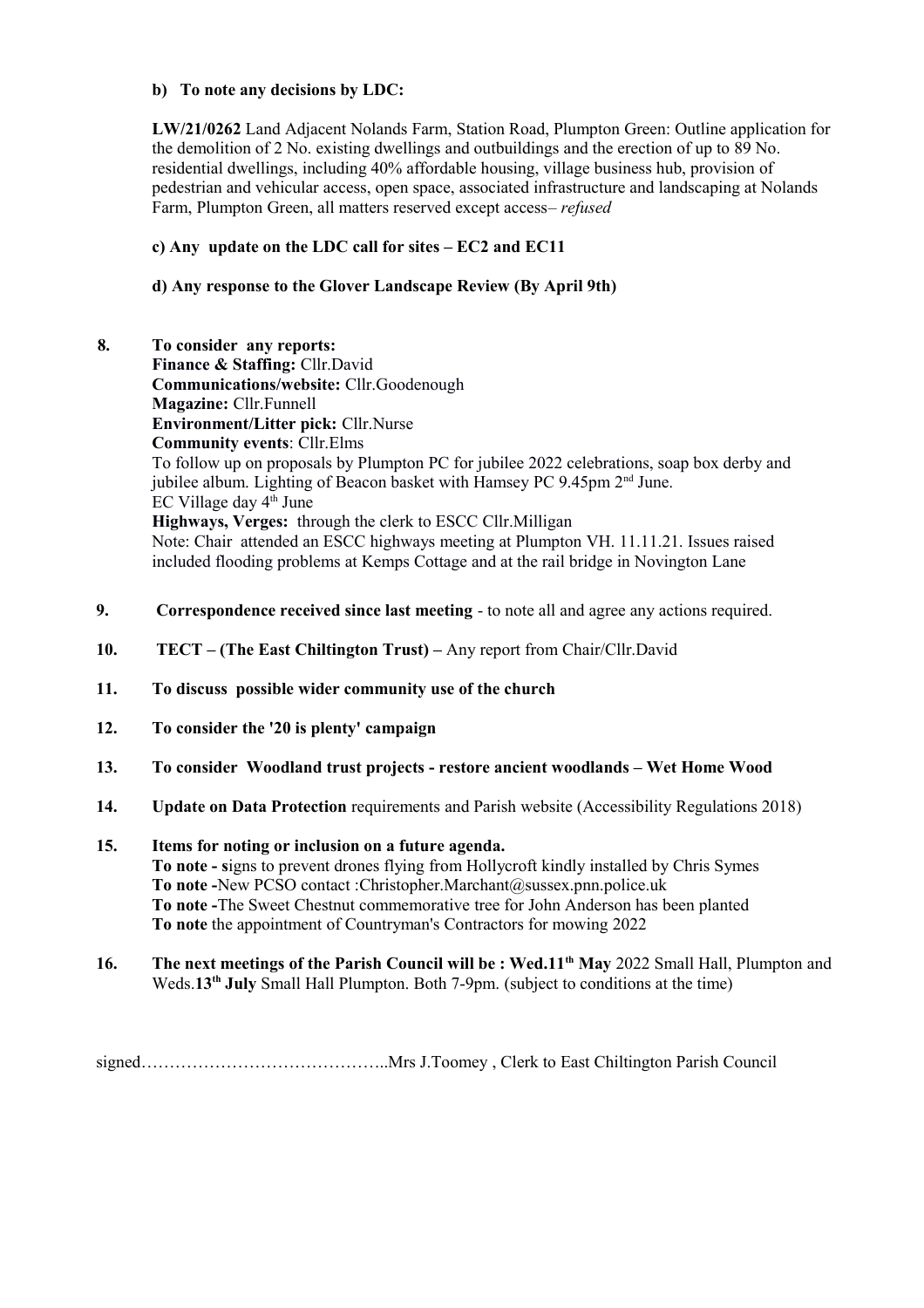### Agenda Item no.10. **Correspondence received since last meeting**

Note: The rural bulletin is an online publication received every week if councillors wish to see a copy. Note: A weekly bulletin from NALC and SSALC is available if councillors wish to see a copy Note: there has been an excess of information regarding Covid 19 and it has not been possible to list everything that has come through. Important updates have been sent forward to councillors.

1.11.21 LDC response to FOI request that the information is exempt from disclosure – emailed to all

1.11.21 John Kay – new district chair for CPRE Sussex decisions in Newick)– emailed to all

4.11.21 Rural crime team update

4.11.21 ESCC re: footpath EC15

4.11.21 SDNPA call for nature sites

8.11.21 SDNPA newsletter

11.11.21Canine care service

12.11.21 New PCSO cover details

16.11.21Re drones at Hollycroft, reply from Sussex Police

18.11.21Re: bollards to prevent parking across EC1a

19.11.21South eastern rail survey

19.11.21ESALC re: funding for Jubilee events

23.11.21LDC re: EV chargepoint contract

 $26.11.21$  Details of Lewes speakers festival June  $10-12<sup>th</sup>$ 

1.12.21 SDNPA planning satisfaction survey

1.12.21 ESCC details of tree grant – emailed to all

6.12.21 ESCC Tree warden news – mailed to James Otway

10.12.2120 is plenty campaign details – emailed to all – **agenda item**

13.12.21ESCC highways tree survey details

13.12.21Leigh almer, LDC. Response regarding single site methodology

13.12.21SDNPA newsletter

15.12.21ESALC update on remote meetings – not allowed

15.12.21English woodlands tree quote

15.12.21Highways – update on A27 improvements – emailed to all

16.12.21Waste & minerals revised policies consultation – emailed to all

20.12.21Woodland trust – Lost woods of the Low Weald – emailed to all – **agenda item**

21.12.21SDNPA Planning news

1.1.22 Maria Caulfield newsletter – emailed to all

7.1.22 SDNPA call for CIL bids

8.1.22 CPRE Newsletter

8.1.22 Sx.Police Big Data presentation by zoom 25.2.22 – Cllr Elms to attend

10.1.22 LDC play inspections 2022 – clerk has replied

10.1.22 SDNPA Self build register consultation – emailed to all

11.1.22 NALC Postal regulations consultation – emailed to all

13.1.22 Report from the planning users group – emailed to all

13.1.22 LDC call for CIL bids

14.1.22 CPRE Sx. Re: water stress

19.1.22 SDNPA Jan. newsletter

19.1.22 S.Water – futureproofing webinar 31.1.22 10am-12pm. Cllr.Funnell to attend

20.1.22 ESCC details of road closures – now on website

20.1.22 School scholarship offer -emailed to all

28.1.22 Woodland trust. Update on lost woods project – passed to Mary Parker and James Otway

28.1.22 Cllr.Banks, update on LDC LAA – emailed to all

31.1.22 ESALC re: new business free support service – emailed to all

31.1.22 Sx.Police community safety action groups

31.1.22 Newt partnership looking for ponds – emailed to all

 $31.1.22$  ESCC road closure  $22<sup>nd</sup>$  February – emailed to all and for web

1.2.22 SDNPA The Glover Landscape review – emailed to all – **agenda item**

and 3.2.22 DEFRA response to Glover review

4.2.22 LDC reminder - call for CIL bids

9.2.22 Rob Banks – LDC SHLAA update